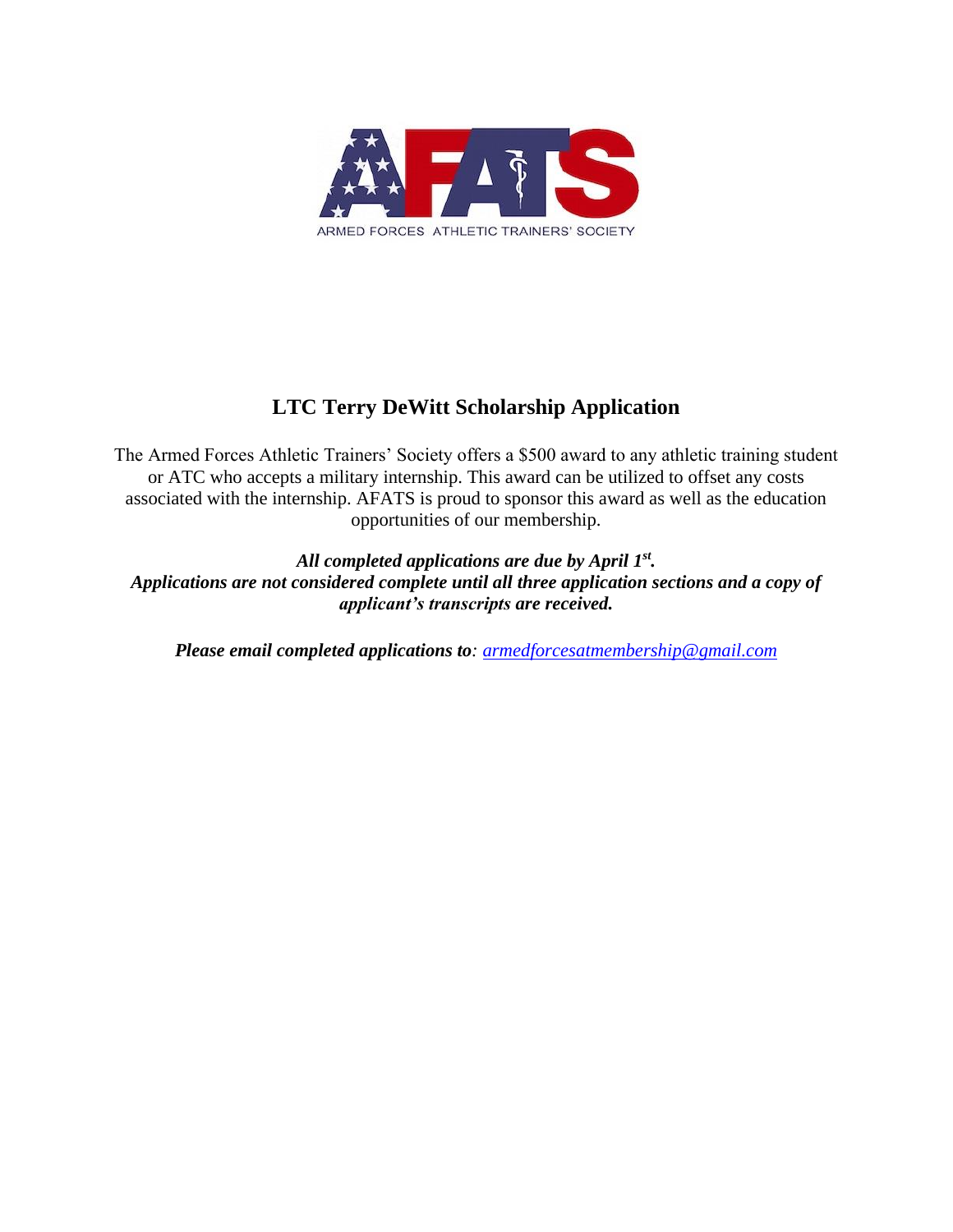

# **Section 1: General Information**

| Name: |      |                                                                                       |                                                                                                    |
|-------|------|---------------------------------------------------------------------------------------|----------------------------------------------------------------------------------------------------|
|       | Last | First                                                                                 | Middle initial                                                                                     |
|       |      |                                                                                       |                                                                                                    |
|       |      | Check scholarship level for which you are applying: Undergrad _______ Postgrad ______ |                                                                                                    |
|       |      |                                                                                       |                                                                                                    |
|       |      |                                                                                       |                                                                                                    |
|       |      |                                                                                       |                                                                                                    |
|       |      |                                                                                       | Class: Graduate Student ______ Senior ______ Junior ______ Sophomore ______ Freshman_____          |
|       |      | Hours Completed: _________________GPA on a 4.0 Scale: _________                       |                                                                                                    |
|       |      |                                                                                       |                                                                                                    |
|       |      |                                                                                       | Organizations/Activities / Positions Held: (Please use a separate sheet of paper as needed.):      |
|       |      |                                                                                       |                                                                                                    |
|       |      | Athletic Training Experience: (Please use a separate sheet of paper as needed.):      |                                                                                                    |
|       |      |                                                                                       |                                                                                                    |
|       |      |                                                                                       | Any Previous Scholarships and Year(s) Received: (Please use a separate sheet of paper as needed.): |
|       |      |                                                                                       |                                                                                                    |
|       |      |                                                                                       |                                                                                                    |
|       |      |                                                                                       |                                                                                                    |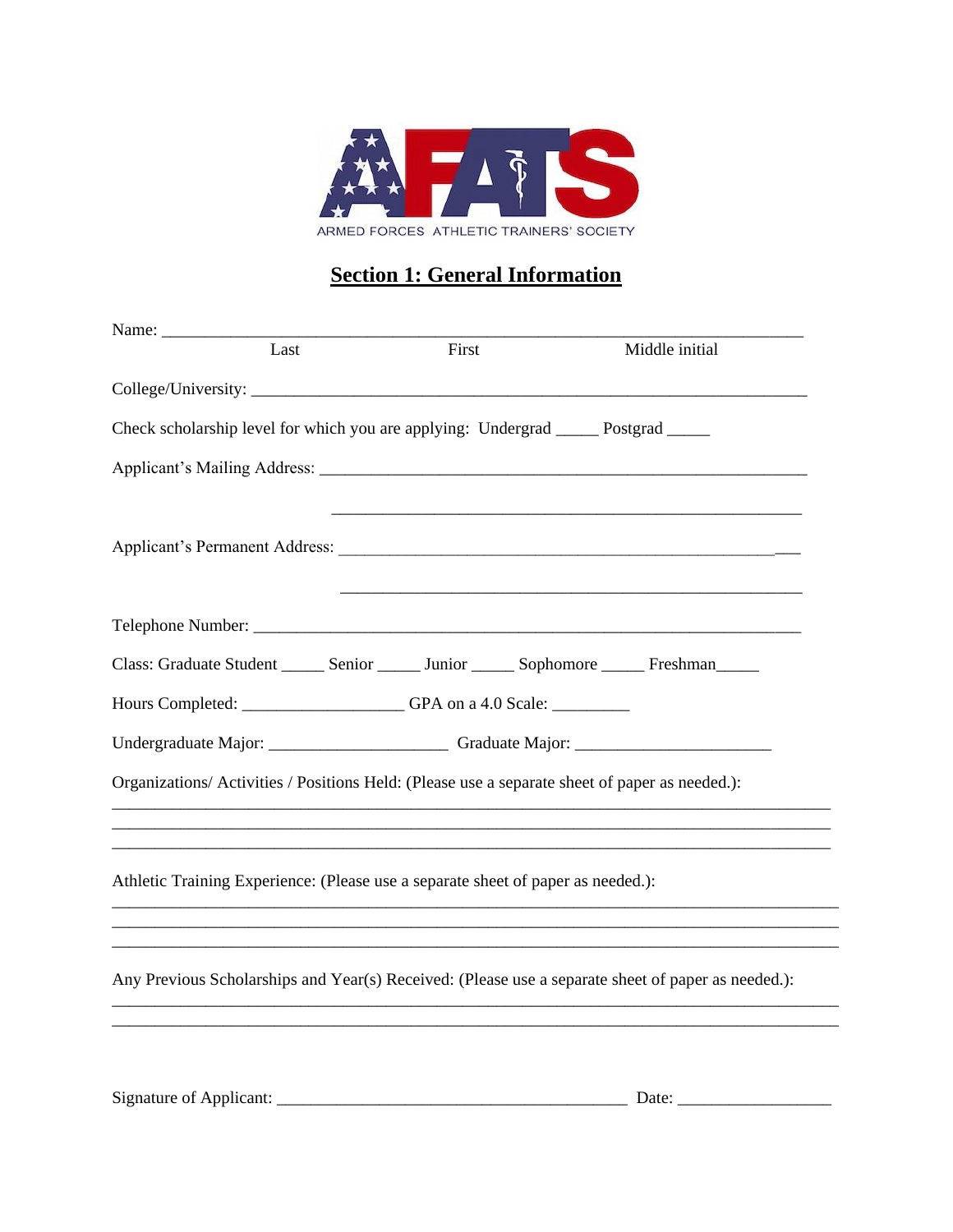#### **Section 2: Essay**

Please state in *500 WORDS OR LESS* why you desire this scholarship. Include personal and professional goals, what you feel you can contribute to the profession, and what you expect the profession to contribute to you. Applicants for the postgraduate scholarship must include a statement that addresses their planned or undertaken research study.

*ALL ESSAY'S MUST BE TYPED AND SIGNED BY THE APPLICANT.*